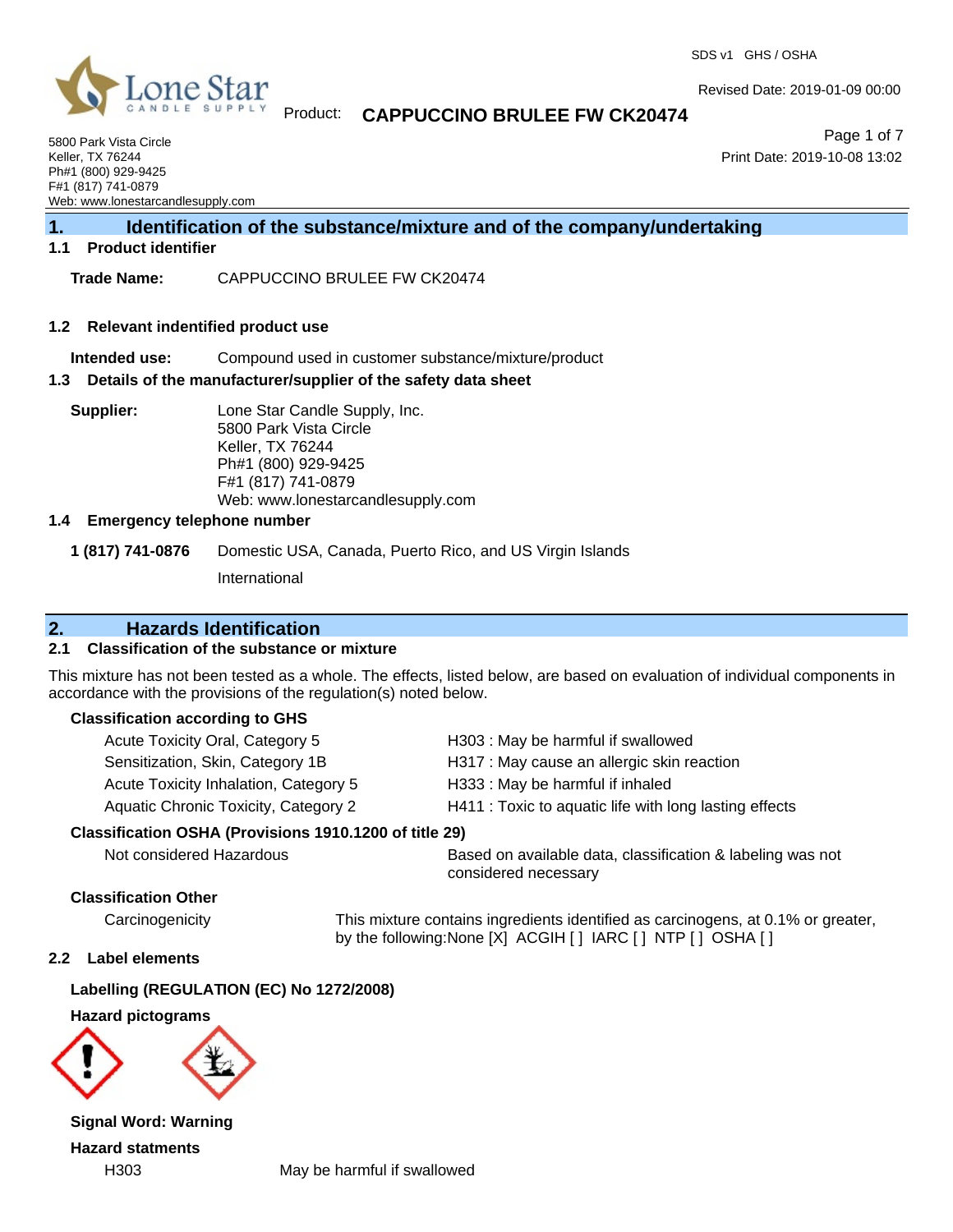

5800 Park Vista Circle

SDS v1 GHS / OSHA

Revised Date: 2019-01-09 00:00

Product: **CAPPUCCINO BRULEE FW CK20474**

Page 2 of 7

| Keller, TX 76244                  | Print Date: 2019-10-08 13:02                                            |
|-----------------------------------|-------------------------------------------------------------------------|
| Ph#1 (800) 929-9425               |                                                                         |
| F#1 (817) 741-0879                |                                                                         |
| Web: www.lonestarcandlesupply.com |                                                                         |
| H317                              | May cause an allergic skin reaction                                     |
| H333                              | May be harmful if inhaled                                               |
| H411                              | Toxic to aquatic life with long lasting effects                         |
| <b>Precautionary Statements</b>   |                                                                         |
| <b>Prevention:</b>                |                                                                         |
| P272                              | Contaminated work clothing should not be allowed out of the workplace   |
| P <sub>273</sub>                  | Avoid release to the environment                                        |
| Response:                         |                                                                         |
| $P302 + P352$                     | IF ON SKIN: Wash with soap and water                                    |
| $P304 + P312$                     | IF INHALED: Call a POISON CENTER or doctor/physician if you feel unwell |
| P312                              | Call a POISON CENTER or doctor/physician if you feel unwell             |
| $P333 + P313$                     | If skin irritation or a rash occurs: Get medical advice/attention       |
| P363                              | Wash contaminated clothing before reuse                                 |
| P391                              | <b>Collect Spillage</b>                                                 |

### **2.3 Other Hazards**

## **no data available**

# **3. Composition/Information on Ingredients**

## **3.1 Mixtures**

This product is a complex mixture of ingredients, which contains among others the following substance(s), presenting a health or environmental hazard within the meaning of the UN Globally Harmonized System of Classification and Labeling of Chemicals (GHS):

| CAS#<br>Ingredient       | EC#                                                      | Conc.<br>Range | <b>GHS Classification</b> |  |
|--------------------------|----------------------------------------------------------|----------------|---------------------------|--|
| 121-33-5<br>vanillin     | 204-465-2                                                | $2 - 5%$       | H303; H319                |  |
| 121-32-4                 | 204-464-7                                                | $2 - 5\%$      | H303; H320; H402          |  |
|                          | 3-Ethoxy-4-hydroxybenzaldehyde                           |                |                           |  |
| 2050-08-0                | 218-080-2                                                | $2 - 5%$       | H302; H400; H410          |  |
| Amyl salicylate          |                                                          |                |                           |  |
| 102-19-2                 | 203-012-6                                                | $2 - 5%$       | H316                      |  |
| Isoamyl phenylacetate    |                                                          |                |                           |  |
| 128-37-0                 | 204-881-4                                                | $2 - 5 \%$     | H316; H400; H410          |  |
| Butylated hydroxytoluene |                                                          |                |                           |  |
| 120-57-0                 | 204-409-7                                                | $1 - 2%$       | H303; H317; H401          |  |
| Heliotropine             |                                                          |                |                           |  |
| 80-71-7                  | 201-303-2                                                | $1 - 2%$       | H303; H401                |  |
| Methylcyclopentenolone   |                                                          |                |                           |  |
|                          | See Section 16 for full text of GHS classification codes |                |                           |  |

See Section 16 for full text of GHS classification codes which where not shown in section 2

Total Hydrocarbon Content (%  $w/w$ ) = 0.00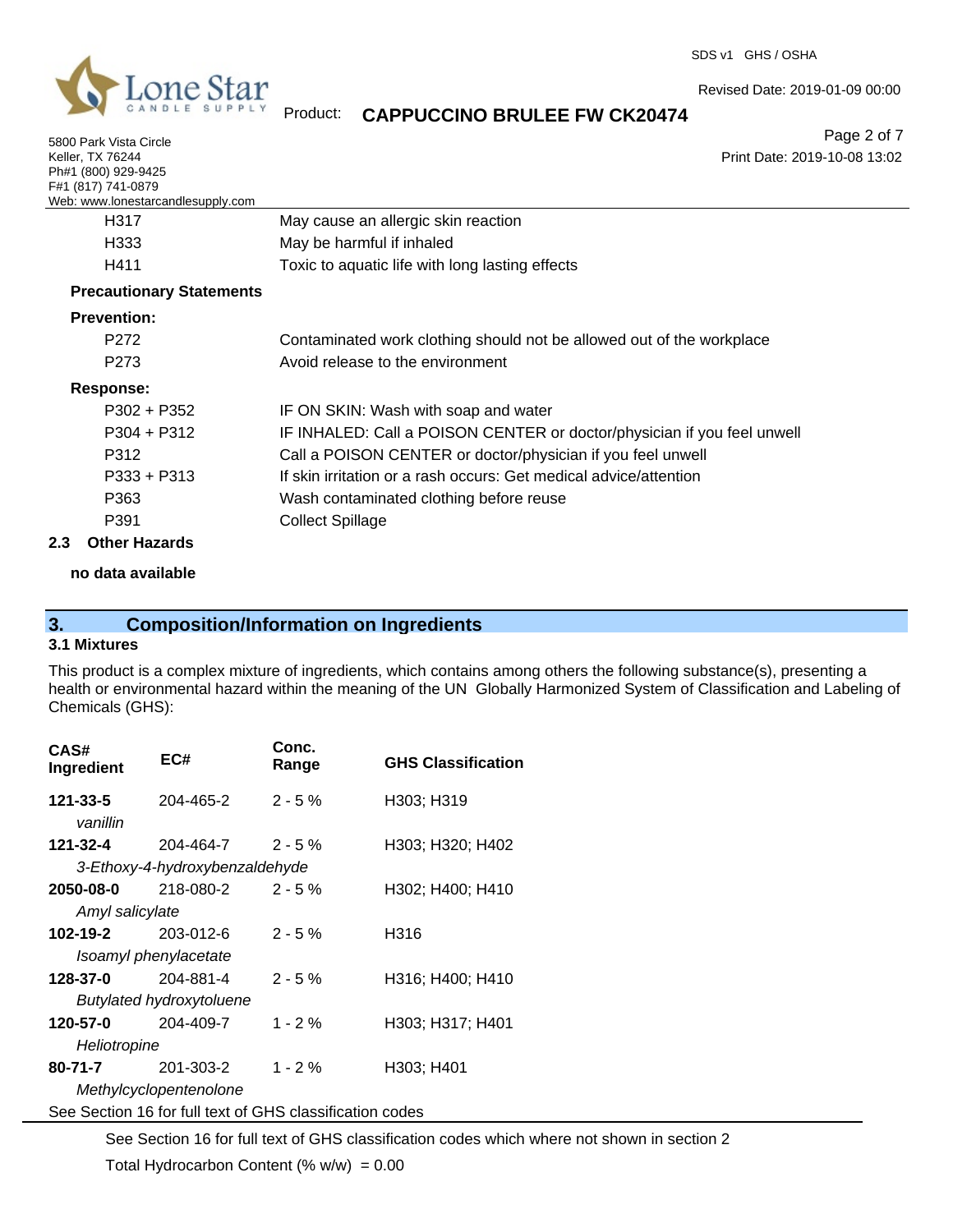

Revised Date: 2019-01-09 00:00

## Product: **CAPPUCCINO BRULEE FW CK20474**

Page 3 of 7 Print Date: 2019-10-08 13:02

5800 Park Vista Circle Keller, TX 76244 Ph#1 (800) 929-9425 F#1 (817) 741-0879 Web: www.lonestarcandlesupply.com

| <b>First Aid Measures</b><br>4.                                                   |                                                                                                               |  |  |
|-----------------------------------------------------------------------------------|---------------------------------------------------------------------------------------------------------------|--|--|
| <b>Description of first aid measures</b><br>4.1                                   |                                                                                                               |  |  |
| Inhalation:                                                                       | Remove from exposure site to fresh air and keep at rest.<br>Obtain medical advice.                            |  |  |
| <b>Eye Exposure:</b>                                                              | Flush immediately with water for at least 15 minutes.<br>Contact physician if symptoms persist.               |  |  |
| <b>Skin Exposure:</b>                                                             | Remove contaminated clothes. Wash thoroughly with water (and soap).<br>Contact physician if symptoms persist. |  |  |
| Ingestion:                                                                        | Rinse mouth with water and obtain medical advice.                                                             |  |  |
| Most important symptoms and effects, both acute and delayed<br>4.2                |                                                                                                               |  |  |
| <b>Symptoms:</b>                                                                  | no data available                                                                                             |  |  |
| Risks:                                                                            | Refer to Section 2.2 "Hazard Statements"                                                                      |  |  |
| Indication of any immediate medical attention and special treatment needed<br>4.3 |                                                                                                               |  |  |
| Treatment:                                                                        | Refer to Section 2.2 "Response"                                                                               |  |  |
| 5.<br><b>Fire-Fighting measures</b>                                               |                                                                                                               |  |  |
| <b>Extinguishing media</b><br>5.1                                                 |                                                                                                               |  |  |
| Suitable:                                                                         | Carbon dioxide (CO2), Dry chemical, Foam                                                                      |  |  |
| Unsuitable                                                                        | Do not use a direct water jet on burning material                                                             |  |  |
| 5.2 Special hazards arising from the substance or mixture                         |                                                                                                               |  |  |
| During fire fighting:                                                             | Water may be ineffective                                                                                      |  |  |
| <b>Advice for firefighters</b><br>5.3                                             |                                                                                                               |  |  |
| <b>Further information:</b>                                                       | Standard procedure for chemical fires                                                                         |  |  |

## **6. Accidental Release Measures**

## **6.1 Personal precautions, protective equipment and emergency procedures**

Avoid inhalation and contact with skin and eyes. A self-contained breathing apparatus is recommended in case of a major spill.

## **6.2 Environmental precautions**

Keep away from drains, soil, and surface and groundwater.

### **6.3 Methods and materials for containment and cleaning up**

Clean up spillage promptly. Remove ignition sources. Provide adequate ventilation. Avoid excessive inhalation of vapors. Gross spillages should be contained by use of sand or inert powder and disposed of according to the local regulations.

## **6.4 Reference to other sections**

Not Applicable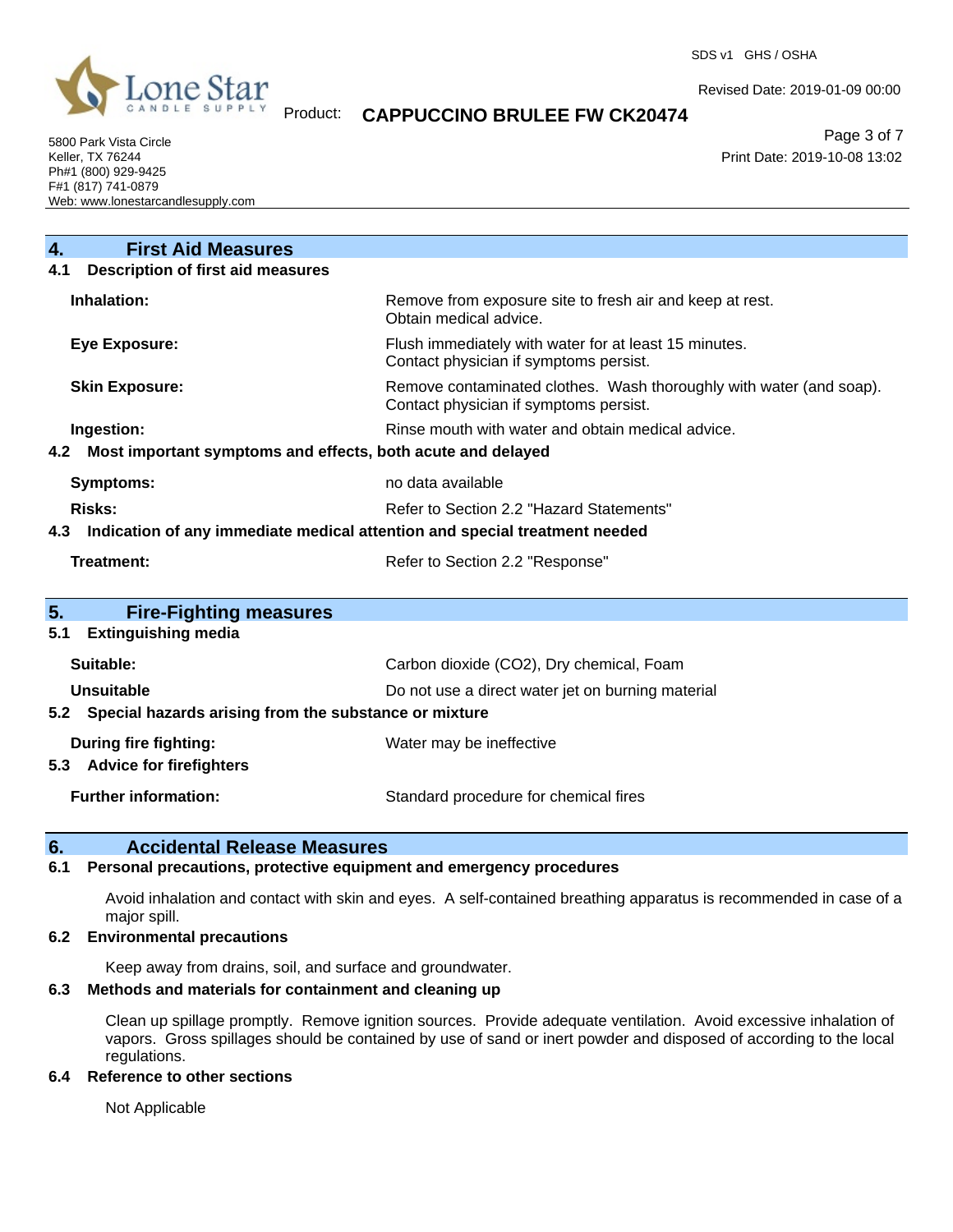

Revised Date: 2019-01-09 00:00

## Product: **CAPPUCCINO BRULEE FW CK20474**

Page 4 of 7 Print Date: 2019-10-08 13:02

5800 Park Vista Circle Keller, TX 76244 Ph#1 (800) 929-9425 F#1 (817) 741-0879 Web: www.lonestarcandlesupply.com

## **7. Handling and Storage**

## **7.1 Precautions for safe handling**

Apply according to good manufacturing and industrial hygiene practices with proper ventilation. Do not drink, eat or smoke while handling. Respect good personal hygiene.

## **7.2 Conditions for safe storage, including any incompatibilities**

Store in a cool, dry and ventilated area away from heat sources and protected from light in tightly closed original container. Avoid uncoated metal container. Keep air contact to a minimum.

## **7.3 Specific end uses**

No information available

## **8. Exposure Controls/Personal Protection**

## **8.1 Control parameters**

| <b>Exposure Limits:</b>      |                                 |       |              |      |                                                  |  |
|------------------------------|---------------------------------|-------|--------------|------|--------------------------------------------------|--|
| <b>Component</b>             |                                 | ACGIH | <b>ACGIH</b> | OSHA | <b>OSHA</b><br>TWA ppm STEL ppm TWA ppm STEL ppm |  |
| 128-37-0                     | <b>Butylated hydroxytoluene</b> |       |              |      |                                                  |  |
| <b>Engineering Controls:</b> | Use local exhaust as needed.    |       |              |      |                                                  |  |

## **8.2 Exposure controls - Personal protective equipment**

| Eye protection:                | Tightly sealed goggles, face shield, or safety glasses with brow guards and side shields, etc.<br>as may be appropriate for the exposure |
|--------------------------------|------------------------------------------------------------------------------------------------------------------------------------------|
| <b>Respiratory protection:</b> | Avoid excessive inhalation of concentrated vapors. Apply local ventilation where appropriate.                                            |
| <b>Skin protection:</b>        | Avoid Skin contact. Use chemically resistant gloves as needed.                                                                           |

## **9. Physical and Chemical Properties**

## **9.1 Information on basic physical and chemical properties**

| Appearance:                  | Liquid                                         |
|------------------------------|------------------------------------------------|
| Odor:                        | Conforms to Standard                           |
| Color:                       | Nearly Colorless G0 to Pale/Golden Yellow (G4) |
| <b>Viscosity:</b>            | Liquid                                         |
| <b>Freezing Point:</b>       | Not determined                                 |
| <b>Boiling Point:</b>        | Not determined                                 |
| <b>Melting Point:</b>        | Not determined                                 |
| <b>Flashpoint (CCCFP):</b>   | >200 F (93.33 C)                               |
| <b>Auto flammability:</b>    | Not determined                                 |
| <b>Explosive Properties:</b> | None Expected                                  |
| <b>Oxidizing properties:</b> | None Expected                                  |
| Vapor Pressure (mmHg@20 C):  | 0.0004                                         |
| %VOC:                        | 0.00                                           |
| Specific Gravity @ 25 C:     | 0.9540                                         |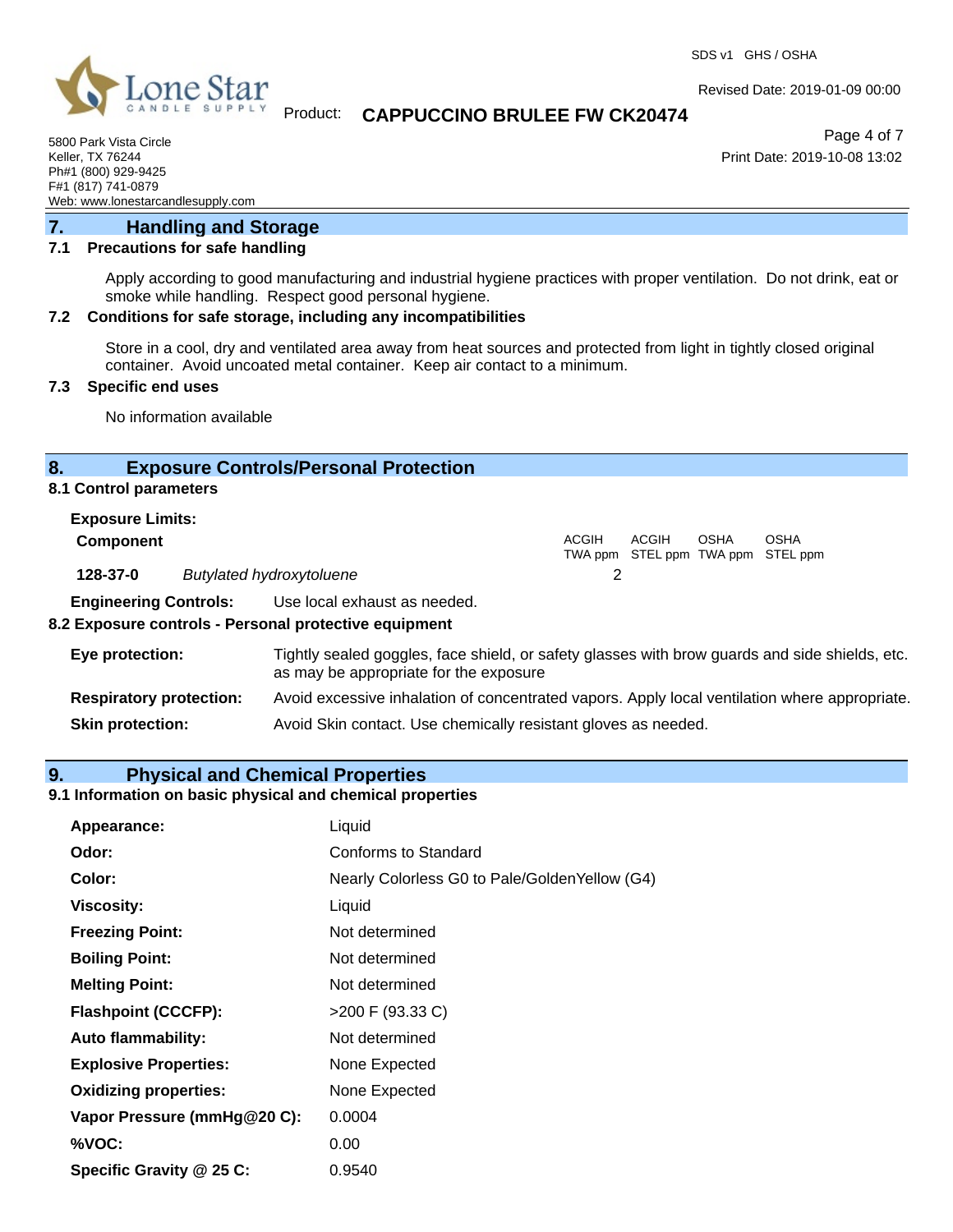

## Product: **CAPPUCCINO BRULEE FW CK20474**

Revised Date: 2019-01-09 00:00

Page 5 of 7 Print Date: 2019-10-08 13:02

5800 Park Vista Circle Keller, TX 76244 Ph#1 (800) 929-9425 F#1 (817) 741-0879 Web: www.lonestarcandlesupply.com

| Density @ 25 C:          | 0.9510 |
|--------------------------|--------|
| Refractive Index @ 20 C: | 1.4640 |
| Soluble in:              | Oil    |

| 10. | <b>Stability and Reactivity</b> |  |
|-----|---------------------------------|--|
|-----|---------------------------------|--|

| 10.1 Reactivity                         | None                                               |
|-----------------------------------------|----------------------------------------------------|
| <b>10.2 Chemical stability</b>          | Stable                                             |
| 10.3 Possibility of hazardous reactions | None known                                         |
| <b>10.4 Conditions to avoid</b>         | None known                                         |
| 10.5 Incompatible materials             | Strong oxidizing agents, strong acids, and alkalis |
| 10.6 Hazardous decomposition products   | None known                                         |

## **11. Toxicological Information**

**11.1 Toxicological Effects**

Acute Toxicity Estimates (ATEs) based on the individual Ingredient Toxicity Data utilizing the "Additivity Formula"

| Acute toxicity - Oral - (Rat) mg/kg                | (LD50: 4688.5071) May be harmful if swallowed            |
|----------------------------------------------------|----------------------------------------------------------|
| Acute toxicity - Dermal - (Rabbit) mg/kg           | Not classified - the classification criteria are not met |
| Acute toxicity - Inhalation - (Rat) mg/L/4hr       | (LD50: 255.8219) May be harmful if inhaled               |
| <b>Skin corrosion / irritation</b>                 | May be harmful if inhaled                                |
| Serious eye damage / irritation                    | Not classified - the classification criteria are not met |
| <b>Respiratory sensitization</b>                   | Not classified - the classification criteria are not met |
| <b>Skin sensitization</b>                          | May cause an allergic skin reaction                      |
| <b>Germ cell mutagenicity</b>                      | Not classified - the classification criteria are not met |
| Carcinogenicity                                    | Not classified - the classification criteria are not met |
| <b>Reproductive toxicity</b>                       | Not classified - the classification criteria are not met |
| Specific target organ toxicity - single exposure   | Not classified - the classification criteria are not met |
| Specific target organ toxicity - repeated exposure | Not classified - the classification criteria are not met |
| <b>Aspiration hazard</b>                           | Not classified - the classification criteria are not met |

## **12. Ecological Information**

**12.1 Toxicity**

**Toxicity Data on soil no data available no data available Toxicity on other organisms no data available** 

Acute acquatic toxicity **Acute acquatic toxicity** Not classified - the classification criteria are not met **Chronic acquatic toxicity Toxic to aquatic life with long lasting effects**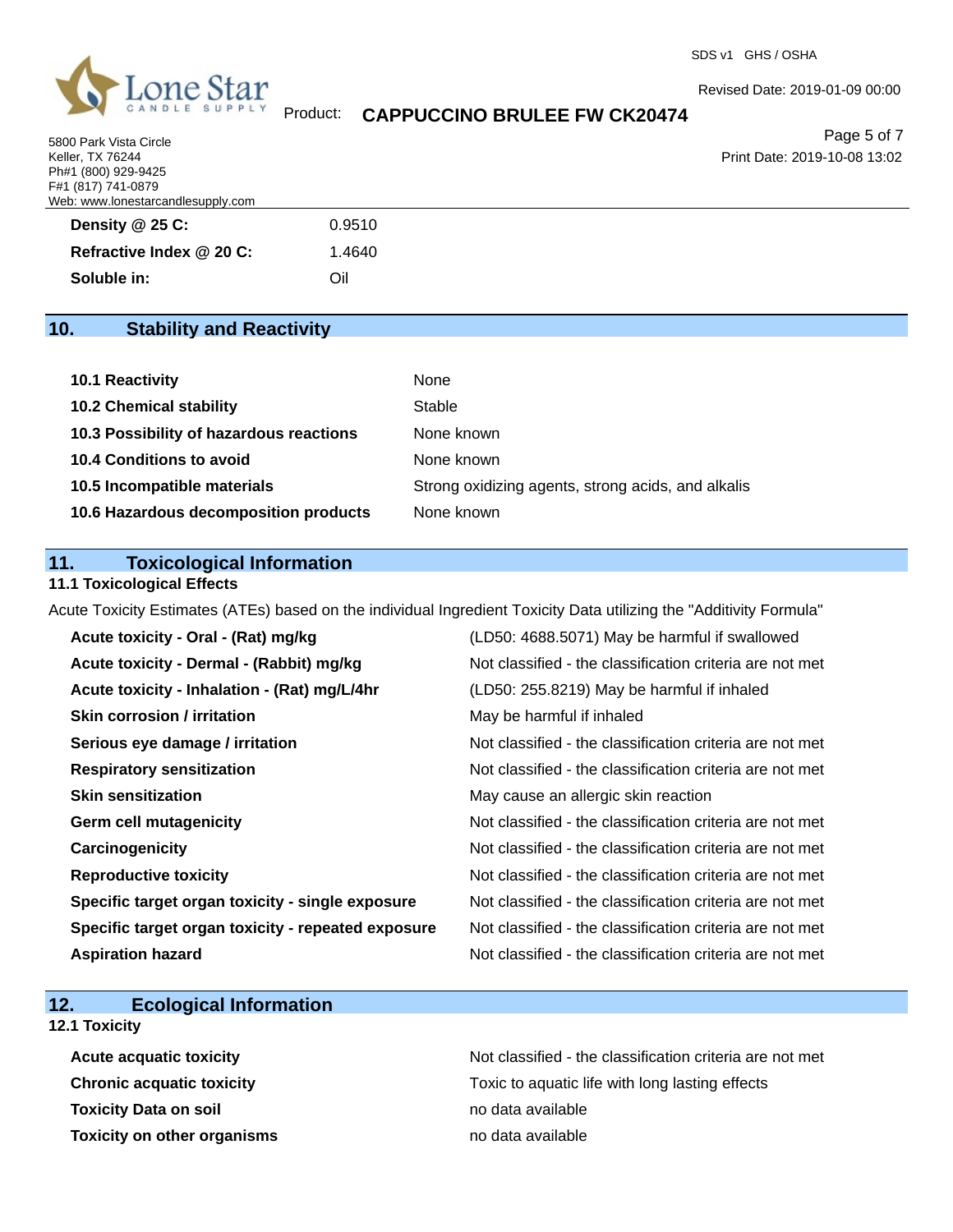

5800 Park Vista Circle Keller, TX 76244 Ph#1 (800) 929-9425

SDS v1 GHS / OSHA

## Product: **CAPPUCCINO BRULEE FW CK20474**

Page 6 of 7

Revised Date: 2019-01-09 00:00

Print Date: 2019-10-08 13:02

| F#1 (817) 741-0879<br>Web: www.lonestarcandlesupply.com |                   |  |
|---------------------------------------------------------|-------------------|--|
| 12.2 Persistence and degradability                      | no data available |  |
| 12.3 Bioaccumulative potential                          | no data available |  |
| 12.4 Mobility in soil                                   | no data available |  |
| 12.5 Other adverse effects                              | no data available |  |
|                                                         |                   |  |

# **13. Disposal Conditions**

## **13.1 Waste treatment methods**

Do not allow product to reach sewage systems. Dispose of in accordance with all local and national regulations. Send to a licensed waste management company.The product should not be allowed to enter drains, water courses or the soil. Do not contaminate ponds, waterways or ditches with chemical or used container.

## **14. Transport Information**

| <b>Marine Pollutant</b>                                                 | Yes. Ingredient of greatest environmental impact:<br>2050-08-0 : (2 - 5 %) : Amyl salicylate |                                                              |                                     |                 |               |
|-------------------------------------------------------------------------|----------------------------------------------------------------------------------------------|--------------------------------------------------------------|-------------------------------------|-----------------|---------------|
| Regulator                                                               |                                                                                              | <b>Class</b>                                                 | <b>Pack Group</b>                   | <b>Sub Risk</b> | UN-nr.        |
| U.S. DOT (Non-Bulk)                                                     |                                                                                              |                                                              | Not Regulated - Not Dangerous Goods |                 |               |
| <b>Chemicals NOI</b>                                                    |                                                                                              |                                                              |                                     |                 |               |
| <b>ADR/RID (International Road/Rail)</b>                                |                                                                                              |                                                              |                                     |                 |               |
| <b>Environmentally Hazardous</b><br>Substance, Liquid, n.o.s.           | 9                                                                                            |                                                              | III                                 |                 | <b>UN3082</b> |
| <b>IATA (Air Cargo)</b>                                                 |                                                                                              |                                                              |                                     |                 |               |
| <b>Environmentally Hazardous</b><br>Substance, Liquid, n.o.s.           | 9                                                                                            |                                                              | $\mathbf{III}$                      |                 | <b>UN3082</b> |
| <b>IMDG (Sea)</b>                                                       |                                                                                              |                                                              |                                     |                 |               |
| <b>Environmentally Hazardous</b><br>Substance, Liquid, n.o.s.           | 9                                                                                            |                                                              | $\mathbf{III}$                      |                 | <b>UN3082</b> |
| 15.<br><b>Regulatory Information</b>                                    |                                                                                              |                                                              |                                     |                 |               |
| <b>U.S. Federal Regulations</b>                                         |                                                                                              |                                                              |                                     |                 |               |
| <b>TSCA (Toxic Substance Control Act)</b>                               |                                                                                              | All components of the substance/mixture are listed or exempt |                                     |                 |               |
| 40 CFR(EPCRA, SARA, CERCLA and CAA)<br><b>U.S. State Regulations</b>    |                                                                                              | This product contains NO components of concern.              |                                     |                 |               |
| <b>California Proposition 65 Warning</b><br><b>Canadian Regulations</b> |                                                                                              | No Warning required                                          |                                     |                 |               |
| <b>DSL</b>                                                              |                                                                                              | 100.00% of the components are listed or exempt.              |                                     |                 |               |

# **16. Other Information**

### **GHS H-Statements referred to under section 3 and not listed in section 2**